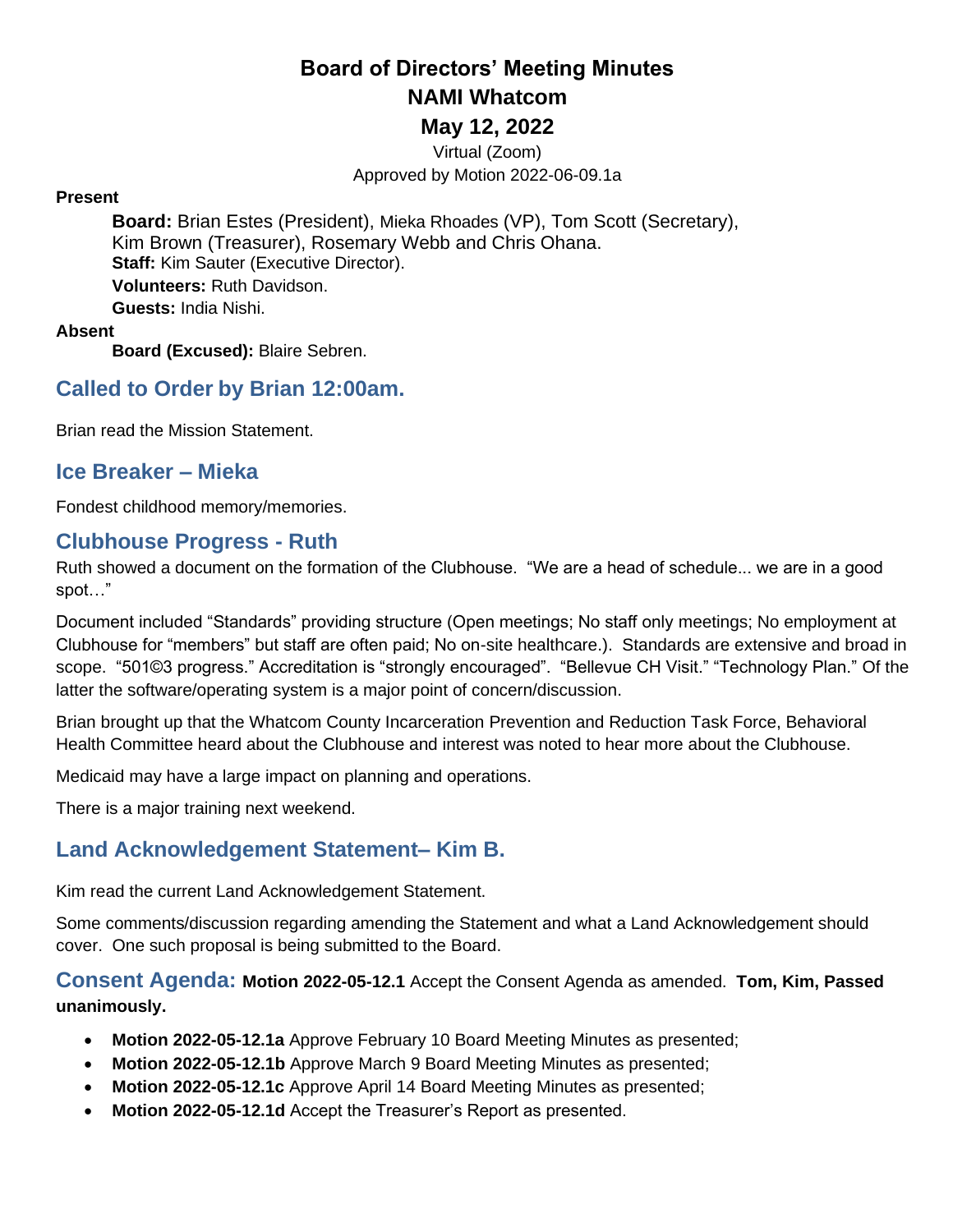## **Strategic Plan - Brian**

General approval for the project was the consensus. Terms of Dissolution were discussed. All present were very supportive of the project.

Insurance and the organization format were also discussed in an open format.

When the question of whom might sign the Letter of Intent, Kim S., ED was considered the proper person given approval was provided at this meeting.

**Motion 2022-04-12.2** Adopt the Strategic Plan **Moved Rosemary, Chris. Passed Unanimously.**

### **Fundraising Committee - Brian**

Meeting scheduled for June 1. The Stigma Stomp is a topic of this Committee. Members are Rosemary, Brian, Kim S. & Kim B. Meetings are once a month and often last less than an hour.

Rosemary noted that our fundraising is trending down from last year.

Chris noted she is interested in grant writing.

Brian noted a conversation about a conversation with City Councilmember Dan Hammel and thought it is time to approach the County Council regarding financial support. Brian is interested in participants.

## **Major Issues for Discussion/Action**

Kim needs someone to help with a presentation at the Unitarian … Church, June 19. Rosemary volunteered.

June 4 NAMI Walks. Links et cetera to follow by e-mail.

## **Advocacy - Brian**

Brian provided a link (below) in Supporting/Related Resources for the City's Townhall, May 16.

Brian to present video regarding 988, mental LEO health call's/mobile crises response. "MCOT", Mobile County Outreach Team. Kim noted a City art program. It would be great if the two programs could be more closely linked. Example programs to consider in Georgia and Arizona. Another resource is Mobile Crises Now, an 80 page document.

**Whatcom County Response System Division:** Brian provided a presentation from the County on the topic. Crises Stabilization Center, at Irongate is a 32 bed facility. "Grace & Lead" Grace "Ground-level Response and Coordinated Engagement." LEAD is the LEO component. Co-Responder program.

**Words Matter: How to talk about suicide**. Recent local incidents illustrated issues with words creating or reinforcing stigmas.

## **Marketing Videos - Brian**

Videos to "drop" Monday. Committee meeting frequently. Social media launched/launching. Kim, "[the] videos are beautiful." Board to be e-mailed about launches.

Board members asked for boilerplate… Tom suggested… cloud…

## **Staffing Change Coming – Brian** (executive session)

Coming staff turnover coming. Board discussed transitioning support.

## **India Introduction – Brian**

Generally some getting acquainted about Board function and "fit". India noted how the Strategic Plan was a great foundation from which to work going forward.